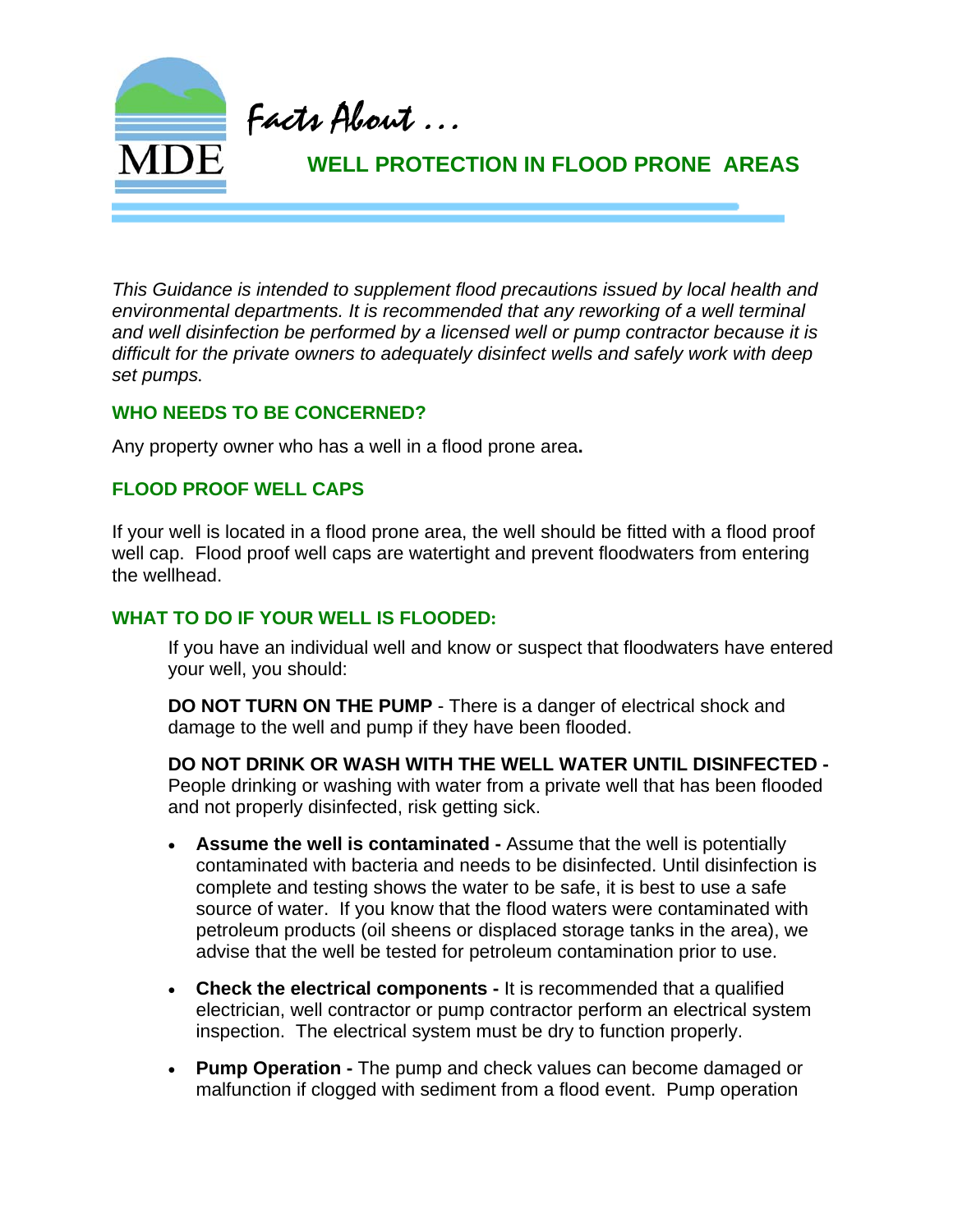should be checked and damaging debris removed prior to sustained use of the pump.

- **Pump off muddy water -** If the water is muddy or cloudy, pump the well until the water runs clear. Do not discharge the water into your septic system.
- **Perform an Emergency Disinfection of the Water System** A reminder; wells are best disinfected by a well or pump contractor because it is difficult for the private owner to thoroughly disinfect wells. However one method that can be tried is:
	- 1. Mix two quarts of liquid chlorine laundry bleach with 10 gallons of water and pour the contents down the well. The depth and diameter of your well may effect how much chlorine bleach is needed. A concentration of 50 to 100 parts per million is necessary. Pump water through all outlets in the plumbing by opening faucets until the water smells of chlorine. If it does not, add more chlorine bleach to the well. Please note that chlorine is much more effective as a disinfectant if the pH of your water is between 6 and 7. If you do not know the pH of your water or the pH is above 7 we recommend you contact a licensed contractor to assist with disinfecting your well.
	- 2. Connect a garden hose to an outside tap and recirculate water back into the well washing down the inside of the well casing in the process. With all faucets off, let the system sit for 24 hours.
	- 3. Flush the lines, running most of the water through a garden hose. Adjust the flow of water faucets or fixtures that discharge to septic tank systems to low flow to avoid overloading the septic system.
	- 4. After all the chlorine has been flushed out of the system, have the water sampled and tested by an approved laboratory or health department. If the testing indicates contamination, do not use the water for any purpose unless the water is first disinfected. If testing indicates no contamination is present, water should be used only for bathing and washing. The water should not be used for human consumption until consecutive samples spaced two weeks apart indicate no contamination is present.

**CAUTION:** Because of the extensive flood area and the speed and direction of ground water flow, your well may not be a safe source of water for many months after the flood. The well can become re-contaminated with bacteria or other contaminants. It may be necessary to take long-range precautions, including repeated testing, to protect the safety of drinking water.